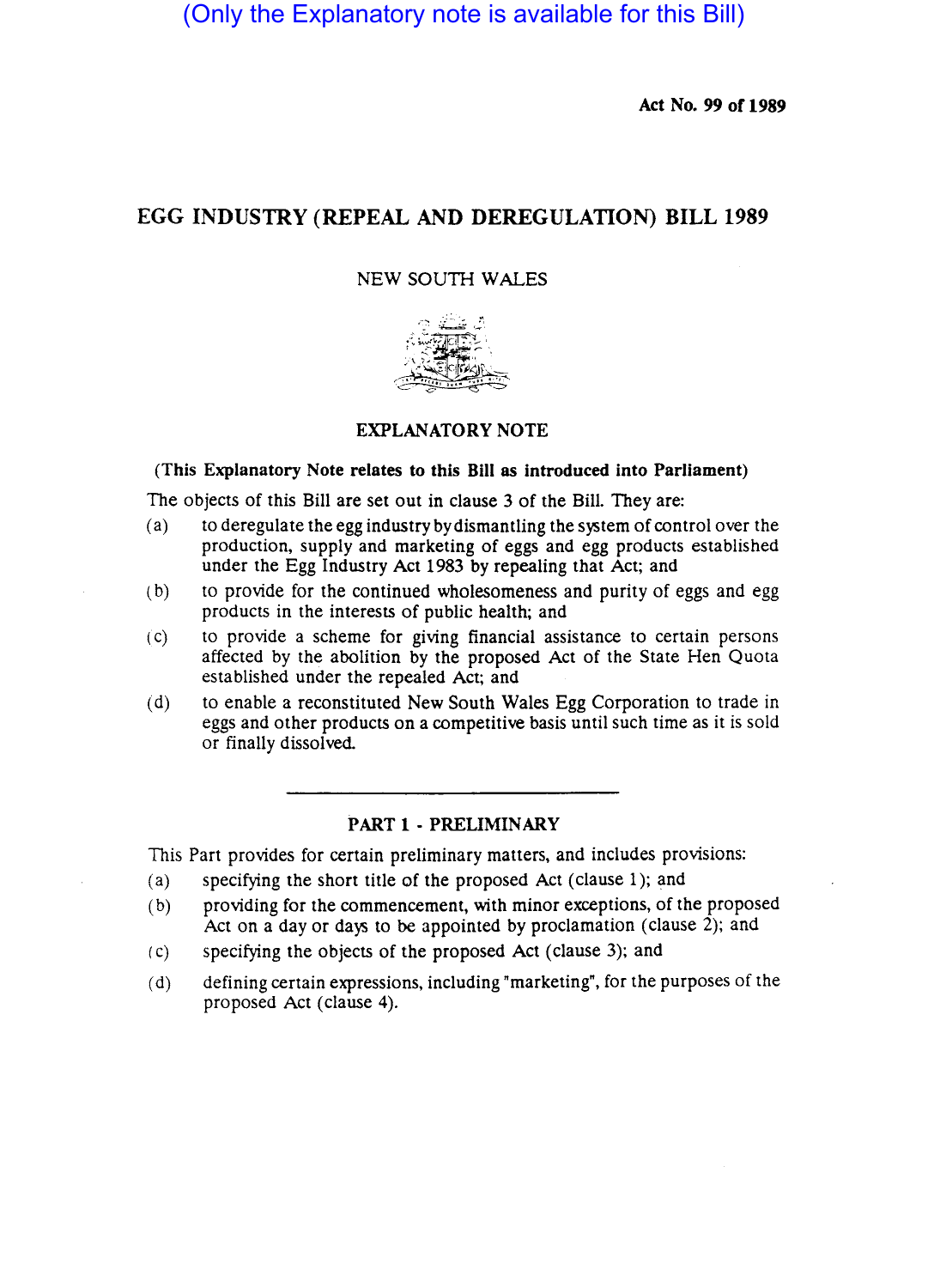### PART 2 • REPEALS AND DISSOLUTION OF CORPORATION CONSTITUTED UNDER REPEALED ACT

This Part provides for the repeal of the Egg Industry Act 1983 and the regulations under it (clause 5) and for the dissolution of the New South Wales Egg Corporation and the Poultry Farmer Licensing Committee (clause 6).

#### PART 3 - RECONSTITUTION OF CORPORATION AND FUNCTIONS UNDER THIS ACT

This Part, which contains 4 Divisions, provides for the administration of the reconstituted Corporation and specifies its functions. The Corporation will no longer have a monopoly over the marketing of eggs but will be able to market eggs competitively and carry out functions in relation to eggs, egg products and other products so that its resources are utilised until it is sold or finally dissolved.

Division 1 contains clause 7 which constitutes the Corporation and provides that it is a continuation of, and the same legal entity as, the dissolved Corporation.

Division 2 specifies the functions of the Corporation, and includes provisions:

- (a) providing that the Corporation is to have such functions as may be conferred or imposed on it under the proposed or any other Act (clause 8); and
- (b) specifying the extent of the Corporation's marketing functions (clause  $9$ ); and
- (c) specifying further ancillary functions to those already enumerated (cia use 10).

Division 3 sets out the managerial structure of the Corporation, and includes provisions:

- (a) constituting a New South Wales Egg Corporation Board consisting of the Managing Director and 3 other members appointed by the Minister (clause 11); and
- (b) specifying that the function of the Board is to determine the policies of the Corporation (clause 12); and
- (c) providing that there is to be a Managing Director of the Corporation appointed by the Minister (clause 13); and
- (d) specifying that the function of the Managing Director is to manage and control the Corporation in accordance with the policies of the Board and the directions of its Chairperson (clause 14); and
- (e) providing that the Board is subject to the control and direction of the Minister for Agriculture and Rural Affairs (clause 15); and
- (t) requiring the Corporation to supply certain information to the Minister if required to do so (clause 16); and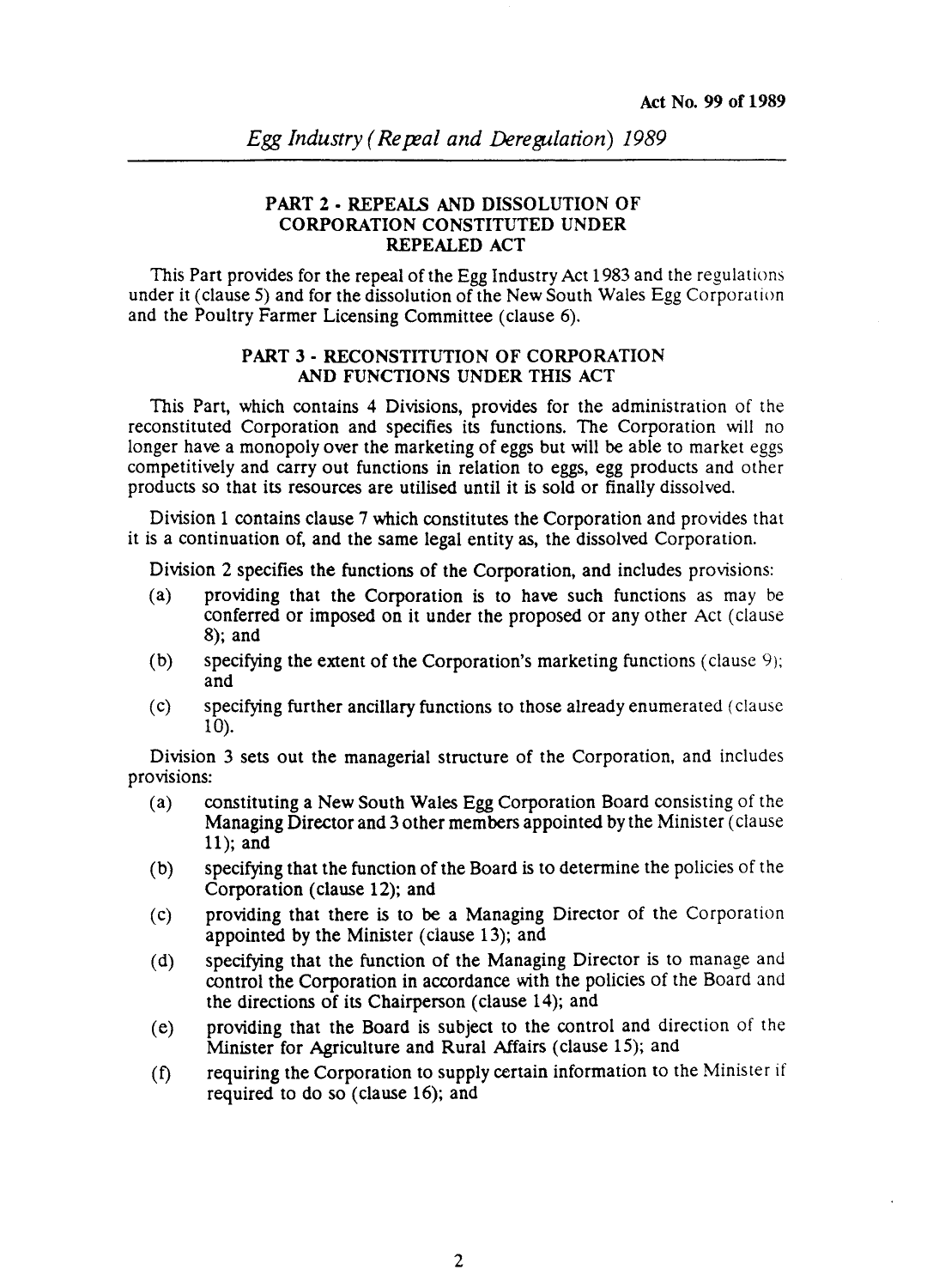(g) enabling the Corporation to delegate its functions (clause 17).

Division 4 deals with the staff of the Corporation. Staff formerly employed by the Corporation to be dissolved by the proposed Act are to automatically become staff of the new Corporation (clause 6, Schedule 5). The Division includes provisions:

- (a) enabling the Corporation to employ staff (clause 18); and
- Cb) enabling the Corporation to fix the salary, wages and conditions of employment of its staff (clause 19); and
- (c) enabling regulations to be made relating to the employment of the staff (clause 20); and
- (d) enabling the Corporation to use the staff or facilities of various bodies (clause 21); and
- (e) enabling the Corporation to engage consultants (clause 22).

#### PART 4 - SALE OF CORPORATION'S BUSINESS UNDERTAKING AND DISSOLUTION OF CORPORATION

This Part authorises the sale of the business undertaking of the Corporation. It authorises the Minister to sell the whole or part of the undertaking. The sale may be effected by a direct sale of assets etc. to a purchaser or by the sale of the shares in a subsidiary company controlled by the Minister to which the assets etc. have been transferred. The proceeds of the sale are to be paid into the Consolidated Fund.

The Part also provides for the dissolution of the Corporation after the sale or if no sale is effected.

Division 1 contains clause 23 which defines certain expressions, including "assets" and "business undertaking", for the purposes of the proposed Part.

Division 2 sets out the 2 alternative procedures for sale of the Corporation, and includes provisions:

- (a) authorising the Minister to enter into an agreement for the sale of all or part of the Corporation's business undertaking (clause 24); and
- (b) enabling the Minister to determine the manner in which the sale is to be conducted and providing that the Chairperson of the Board is to be the agent for the sale (clause 25); and
- (c) authorising the sale of the whole or part of the undertaking directly to a purchaser (clause 26); and
- (d) authorising the sale by means of a sale of shares in a subsidiary company to which the whole or part of the undertaking has been transferred (clause 27); and
- (e) providing for the vesting of the Corporation's assets, rights and liabilities in the purchaser to whom the undertaking is sold or the subsidiary company to which the undertaking is transferred prior to the sale (clause 28);

(The proposed clause is intended to facilitate the sale by avoiding the necessity for extensive documentation and the exercise by third parties of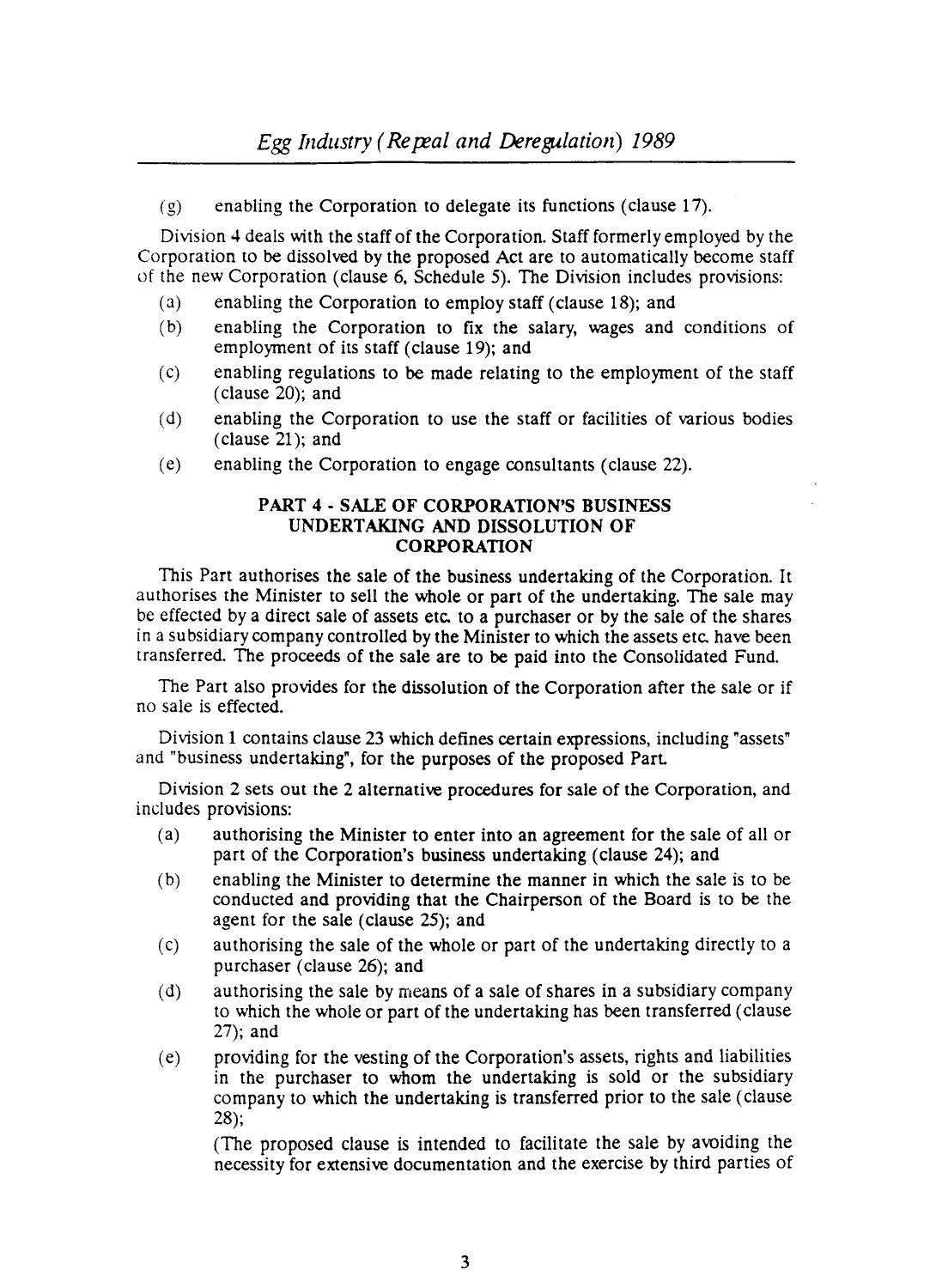rights to renegotiate loans etc. as a result of the change in ownership of the undertaking).

Division 3 makes provision for matters ancillary to or consequential on the sale, and includes provisions:

- (a) providing for employment of the staff of the Corporation in some ins tances by the person or company that acquires the business undertaking (clause 29); and
- (b) enabling the Treasurer to require the Corporation to pay from its cash reserves into the Consolidated Fund an amount determined by the Treasurer to be surplus to its requirements (clause 30); and
- (c) providing for the closure of the Egg Corporation Fund in the Special Deposits Account (clause 31); and
- (d) requiring the proceeds of sale (after deducting the costs of the sale) to be paid into the Consolidated Fund (clause 32); and
- (e) providing that stamp duty may be paid on a sale of the undertaking to a purchaser despite the statutory vesting (associated documents to give effect to the statutory vesting are not to be dutiable and the payment of stamp duty on the transfer of shares in a subsidiary company is preserved) (clause 33); and
- (f) providing that the disclosure of information for the purposes of the sale is not to be regarded as a breach of contract or confidence or other civil wrong or as a contravention of certain statutory provisions relating to secrecy (clause 34).

Division 4 provides for the dissolution of the Corporation following the sale or if there is no sale, and includes provisions:

- (a) providing for the dissolution (clause 35); and
- (b) providing that the persons who, before the dissolution, held office as members of the Board of the Corporation cease to hold office and are not entitled to any remuneration or compensation because of that loss (with the exception of the Managing Director who is to be entitled to the same compensation as statutory officers removed under Part 8 of the Public Sector Management Act 1988) (clause 36).

#### **PART** *s·* HEN QUOTA COMMITTEE

This Part establishes a Hen Quota Committee which is to administer the Hen Quota Payment Scheme proposed to be established by the Act, and includes provisions:

- (a) constituting the Committee and providing that it has the functions conferred on it by the proposed or any other Act (clause 37); and
- (b) enabling the Committee to arrange for the use of staff of various bodies (including the Corporation) (clause 38); and
- (c) providing that the Committee is to consist of 3 members appointed by the Minister (one of whom is to have legal qualifications and one of whom is to have qualifications or experience in the field of finance) and the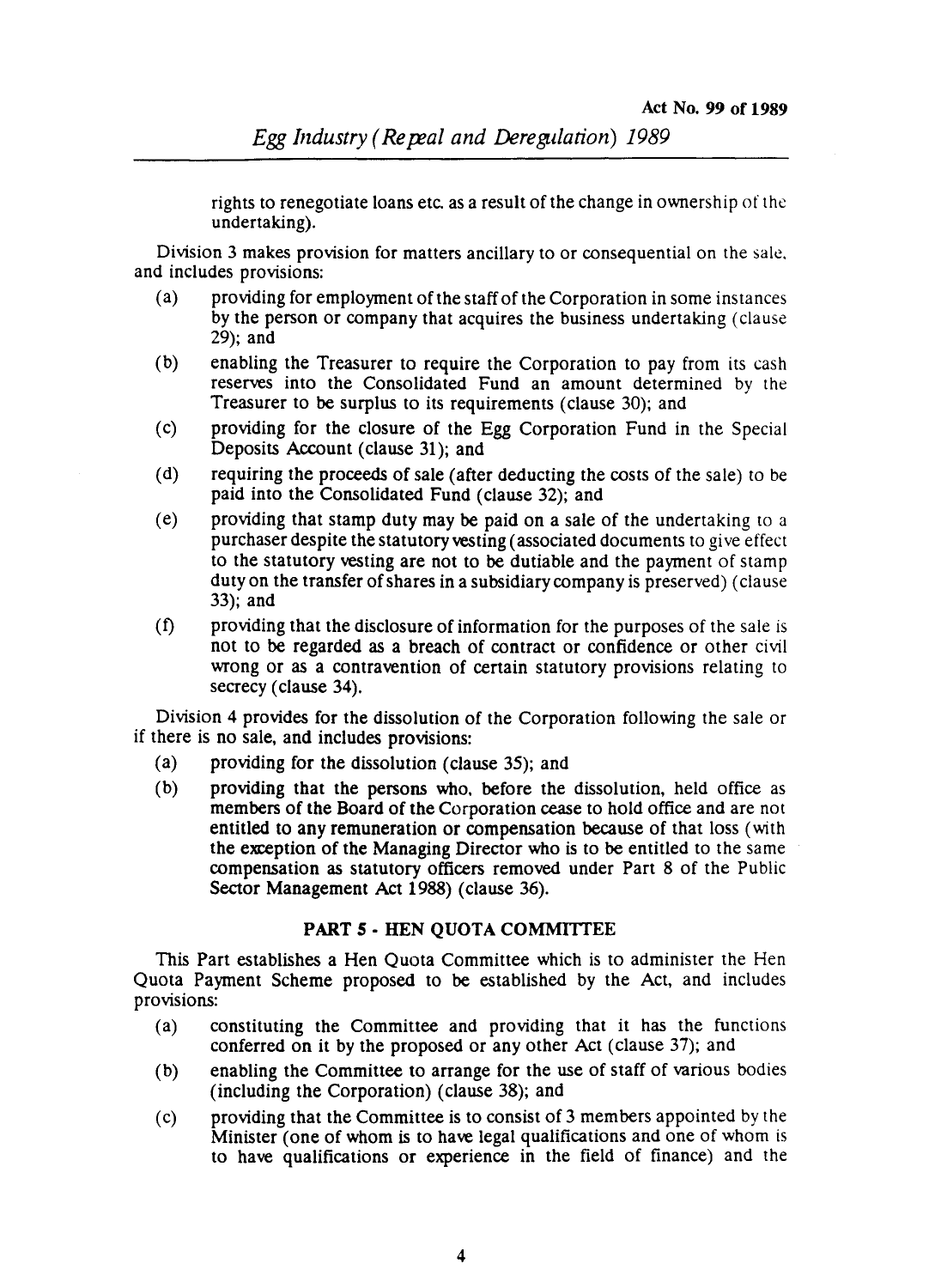Director-General of the Department of Agriculture and Fisheries or a nominee (clause 39); and

- (d) ensuring that none of the members of the Committee have a personal interest in payments under the Scheme (clause 39  $(3)$ ); and
- (e) specifying the principal function of the Committee (clause 40); and
- (f) providing for the dissolution of the Committee once it has fulfilled that function (clause 41).

#### PART 6 • HEN QUOTA PAYMENT SCHEME

This Part, which contains 5 Divisions, sets up a Scheme to provide financial assistance to certain persons shown to be producers on the Register of Licences or to be lessors of hen quotas, following the abolition by the proposed Act of the State Hen Quota. The Scheme recognises the practice within the egg industry of regarding hen quota as a form of property capable of being leased or otherwise dealt with.

Payments are to be made to persons determined to be eligible under the Scheme at a basic rate of \$15 per hen quota, less any amounts owed to the Corporation by the claimant (including any amounts owed to the Corporation as collecting agent for the Commonwealth of levies payable under the Poultry Industry Levy Act 1965 of the Commonwealth).

Division 1 contains clause 42 which defines certain expressions for the purposes of the Part.

Division 2 sets out the basic features of the Scheme, and includes provisions:

- (a) constituting the Scheme and specifying its purpose (clause 43); and
- (b) specifying the eligibility criteria for payment under the Scheme and providing that the Committee may generally rely on the Register of Licences in determining eligibility (clause 44); and
- (c) making transitional arrangements in relation to agreements to transfer hen quota approved by the Poultry Farmer Licensing Committee under the Egg Industry Act 1983 before the relewnt day for the purpose of determining eligibility under the proposed Scheme (clause 45); and
- (d) enabling the Minister to specify a final date for determination of claims under the Scheme (clause 46); and
- (e) specifying the persons eligible to make a claim under the Scheme (clause 47); and
- (f) providing for the Committee to determine how claims are to be made  $(c$ lause  $\overline{48}$ ; and
- (g) enabling the Committee to set a date by which claims must be made and requiring them to publicise the date (clause 49); and
- (h) enabling the Committee to require a claimant to provide evidence to support a claim or to assist in establishing entitlement to a particular hen quota (clause 50); and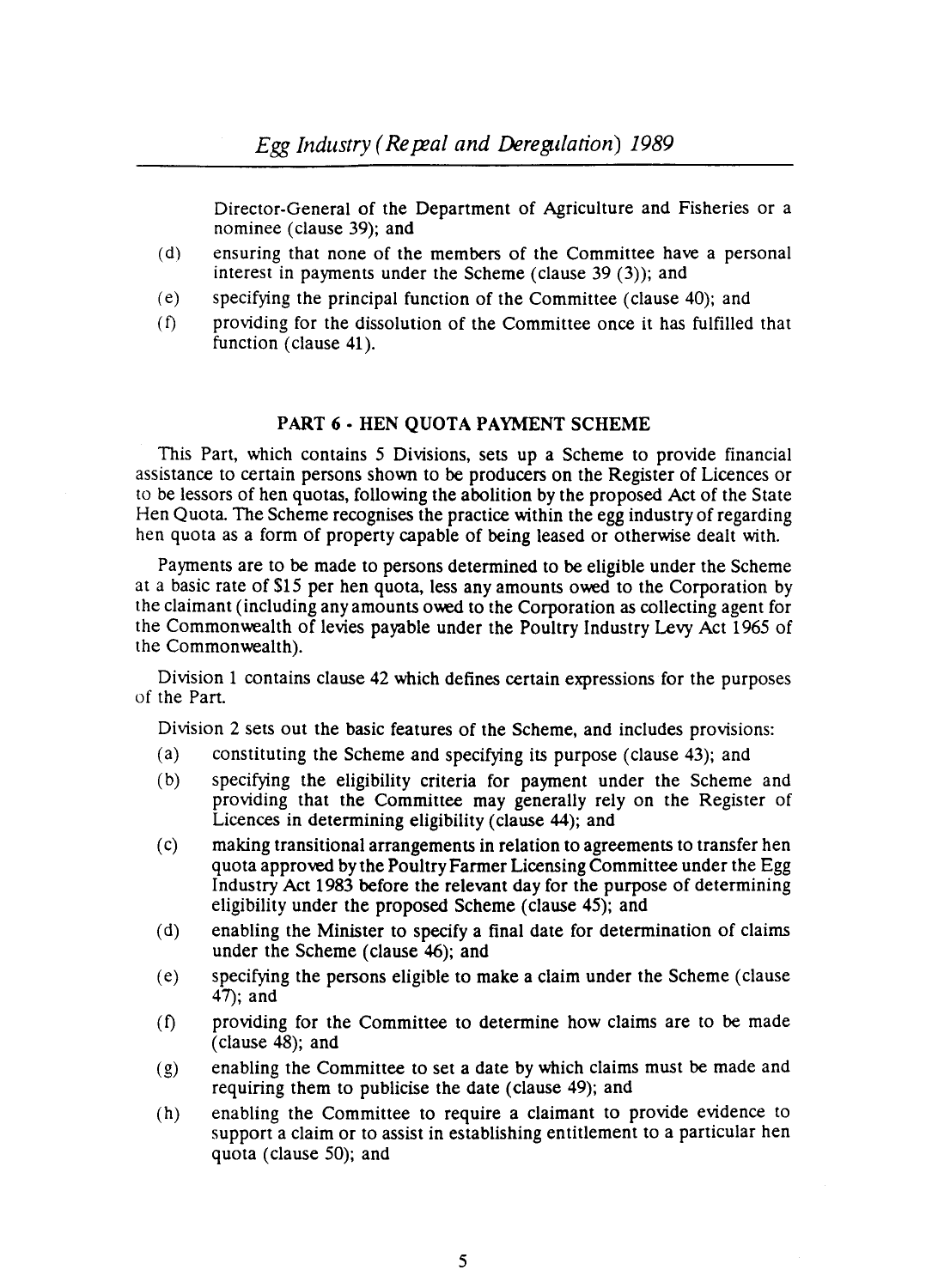- $(i)$  requiring the Committee to investigate all claims and enabling them to allow  $or$  disallow any particular or all claims (clause 51); and
- (j) requiring the Committee to notify a claimant of its determination (clause 52); and
- (k) enabling the claimant to seek a review of the determination (clause  $53$ ); and
- (1) requiring the Committee to review its earlier determination by reconsidering the evidence on which it was based and enabling the Committee to formally hear the matter if it believes a hearing is necessary (clause 54).

Division 3 contains provisions specifying the manner of holding hearings and the powers of the Committee in regard to such matters as the summoning of witnesses and taking of evidence (clauses 55-58).

Division 4 contains clause 59 which enables a claimant to appeal to the Supreme Court on a question of law arising out of a hearing within 21 days of receiving notice of the Committee's decision on its review of a determination under the Scheme.

Division 5 provides details as to the payments to be made under the Scheme, and includes provisions:

- (a) specifying the manner of calculating payments (clause 60); and
- (b) describing the nature of the payments and enabling the Committee to require a claimant to execute an agreement in the nature of a release before receiving any payment (clause 61); and
- (c) ousting any challenges. appeals or similar actions regarding determinations of the Committee under the proposed Part (clause 62).

#### PART 7 - EGGS AND EGG PRODUCTS

The Egg Industry Act 1983 provided for complete regulation of all aspects of the egg industry, including matters relating to the purity and wholesomeness of eggs and egg products. This Part will provide for limited regulation of the sale of hen eggs in the interests of public health. and includes provisions:

- $(a)$  defining certain expressions for the purposes of the proposed Part (clause 63); and
- (b) creating an offence of persons (other than wholesalers or manufacturers) selling eggs which fail to comply with the health standards to be prescribed for eggs under the proposed Part (clause 64); and
- (c) enabling regulations to be made prescribing those standards and for related purposes (clause 65); and
- (d) providing for the employment of inspectors to ensure the standards are complied with (clause 66); and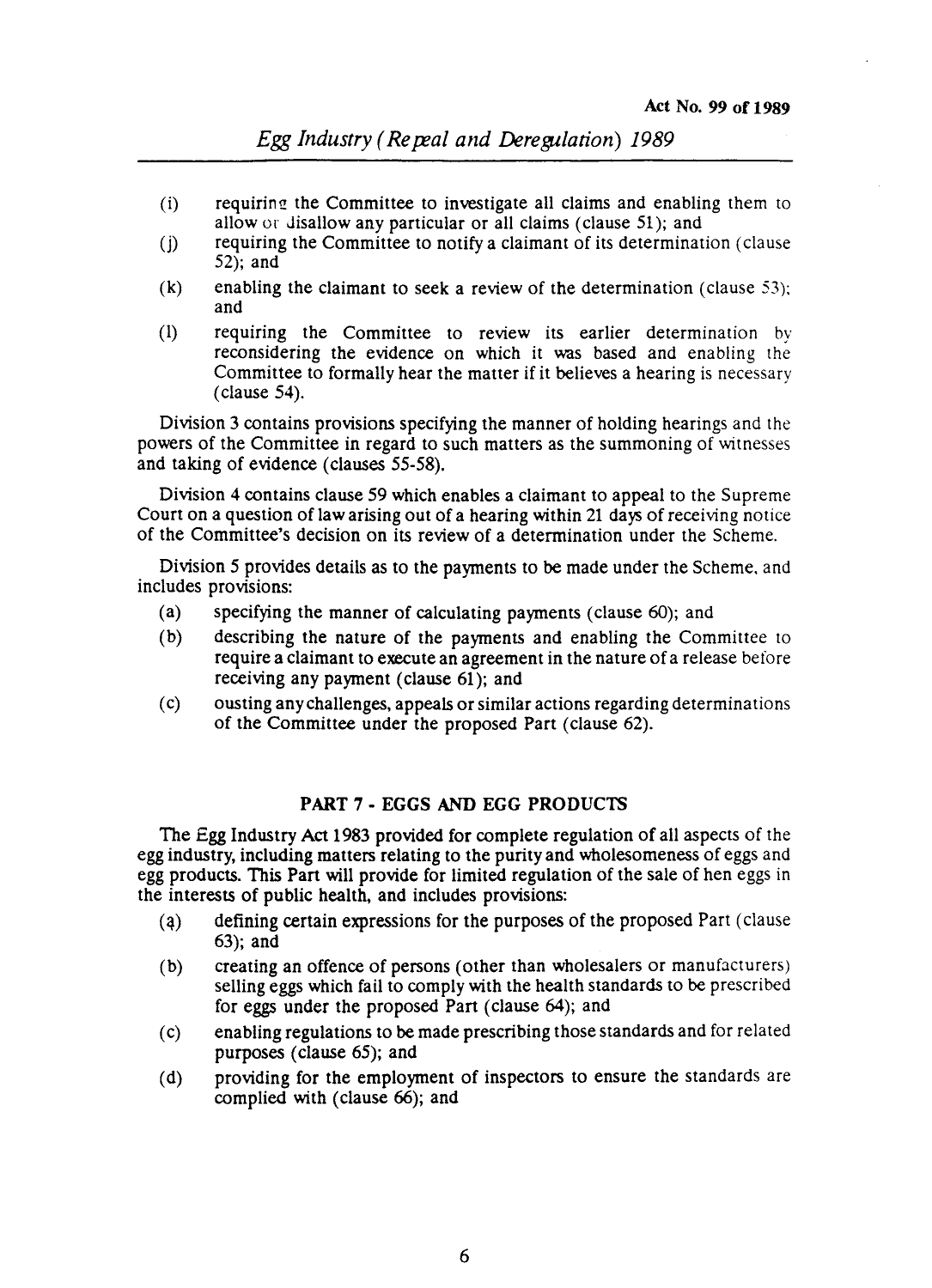- (e) specifying the powers of inspectors (clause 67); and
- $(f)$  providing for the issue of search warrants to inspectors (clause 68).

### PART 8 • FINANCE

This Part contains financial provisions relating to the Corporation, and includes provisions:

- (a) establishing an Egg Corporation Fund (clause 69); and
- (b) providing for the payment into the Fund of money received by or on account of the Corporation (clause 70); and
- (c) providing for the payment from the Fund of all amounts required for the administration of the Act (clause 71); and
- (d) enabling the Corporation to invest money (clause 72); and
- (e) providing for the banking of money received on account of the Fund (clause 73); and
- (t) providing for the financial year of the Corporation (clause 74).

## PART 9 • MISCELLANEOUS

This Part deals with miscellaneous matters, and includes provisions:

- (a) excluding certain persons from personal liability for matters or things done in good faith for the purpose of executing the proposed Act (clause 75); and
- (b) providing for the manner of service of documents on the Corporation (clause  $76$ ); and
- (c) providing for the recovery of charges, fees and money by the Corporation (clause 77); and
- (d) making it an offence to disclose certain information obtained in connection with the administration and execution of the proposed Act (clause 78); and
- (e) providing that proceedings for offences against the proposed Act or regulations are to be dealt with summarily before a Magistrate (clause 79); and
- (t) enabling the Governor to make regulations for the purposes of the proposed Act, including regulations imposing penalties not exceeding 5 penalty units (\$500) (clause SO); and
- (g) providing for the enactment of savings and transitional provisions (clause 81); and
- (h) amending the Search Warrants Act 1985 to apply its provisions to search warrants sought by inspectors under proposed Part 7 (clause 82); and
- (i) amending the Public Authorities (Financial Arrangements) Act 1987 to enable the Corporation or Hen Quota Committee to borrow in accordance with that Act (clause 83); and
- (j) amending the Statutory and Other Offices Remuneration Act 1975 to provide for the determination of the salary of a full· time Chairperson of the Board (clause 84); and